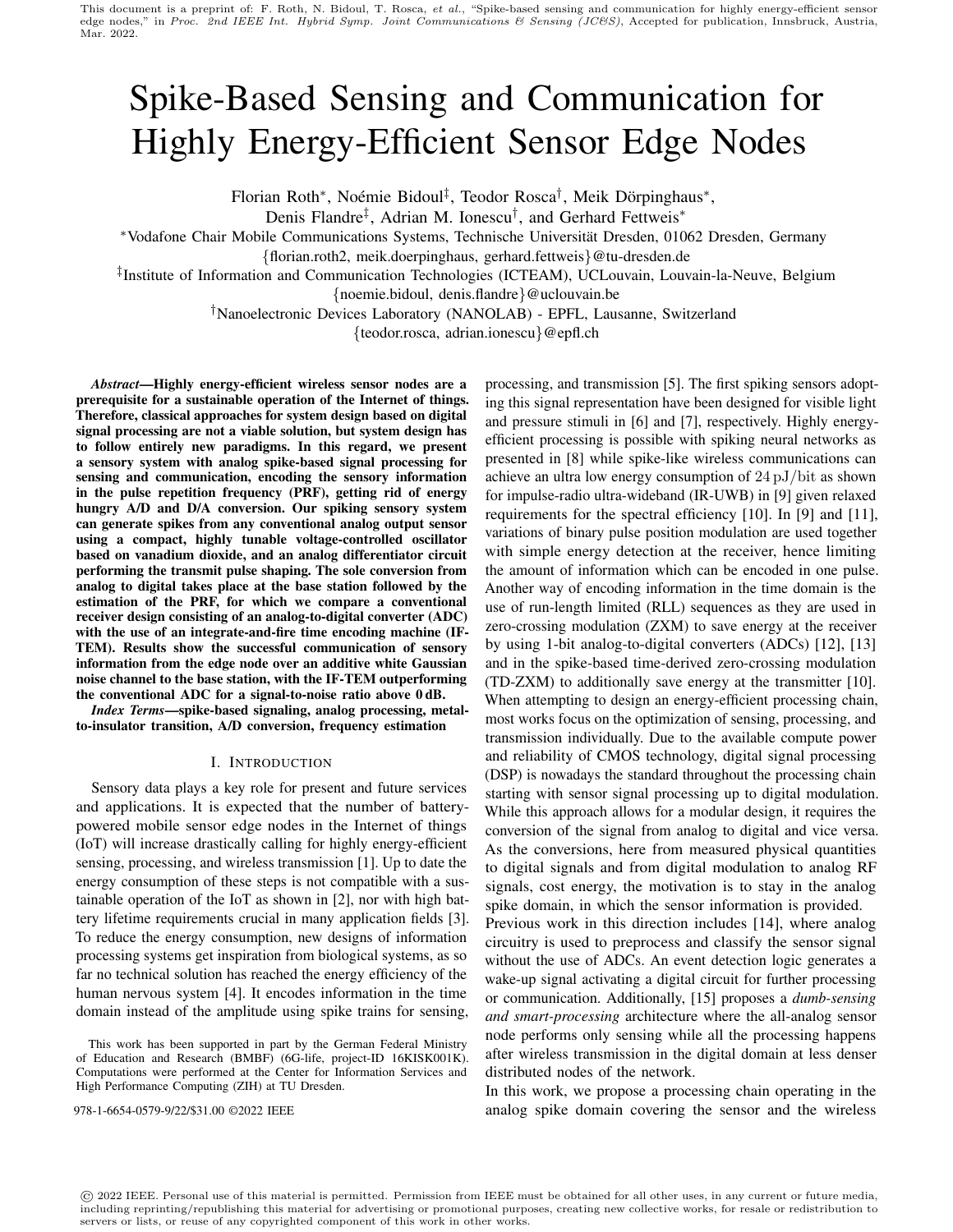This document is a preprint of: F. Roth, N. Bidoul, T. Rosca, et al., "Spike-based sensing and communication for highly energy-efficient sensor edge nodes," in Proc. 2nd IEEE Int. Hybrid Symp. Joint Communications & Sensing (JC&S), Accepted for publication, Innsbruck, Austria, Mar. 2022.



Fig. 1. Block scheme of the all-spiking analog processing chain

transmission to the base station. Only there the conversion into the digital domain is performed to allow for further processing. We avoid extensive sensor signal processing but keep the information encoded in the pulse repetition frequency (PRF) as it is provided by the spiking sensor. As the emitted spike train is of high bandwidth and the use of IR-UWB signals is suitable for radar applications as demonstrated in, e.g., [16], it is envisioned to extend the functionality of the presented sensor node by detecting backscatter to perform distance ranging - thus using the same signal for communication to the base station and for radar sensing.

This paper is organized as follows: In Section II the system model of the overall signaling chain is described. The design of the spiking sensor and the transmitted waveform are presented in Section III while Section IV covers the A/D conversion and estimation of the information-carrying PRF at the receiver. Simulation results on the system performance are given in Section V followed by concluding remarks in Section VI.

## II. SYSTEM MODEL

The block scheme of the proposed processing chain is given in Fig. 1. Here, we give a short description of the overall system, whereas the individual blocks are detailed in the subsequent sections. The first block of our wireless sensory system can be any sensor measuring a physical quantity, such as for example the power of incident light of the visible spectrum. The analog voltage output of the sensor  $v(t)$  is then fed to an ultra compact, highly tunable voltage-controlled oscillator (VCO) based on vanadium dioxide. The latter encodes the sensory information into the frequency  $f_x$  of the VCO output oscillations. This signal  $w(t)$  is further processed by simple analog circuitry converting it into a spike train, i.e., pulses of equal short duration with information encoded in the PRF  $f<sub>x</sub>$ . The resulting wideband spike train  $x(t)$  is then directly transmitted over an additive white Gaussian noise (AWGN) channel, adding the noise  $\eta(t)$  with power spectral density (PSD)  $N_0/2$ , without any conversion into the digital domain that today's digital modulation techniques would require. To extract the sensory information from the received signal  $y(t)$ , the sole estimation of the PRF  $f_x$  is sufficient, giving its known dependency on the physical quantity to be measured. As the latter is assumed to vary slowly compared to the PRF  $f_x$ , the sensor node does not need to transmit the output of the oscillator permanently but transmits only  $K$  consecutive pulses at once to save energy. During these K spikes the PRF  $f_x$  is therefore assumed to be constant. This raises the question whether there is an optimal



Fig. 2. (a) Schematics of the voltage-controlled oscillator, composed of the  $VO<sub>2</sub>$  resistive device, a MOSFET and an output capacitance, (b) Measurement of the current voltage characteristic of a typical  $VO<sub>2</sub>$  resistive device, along with the MOSFET characteristic, (c) Typical oscillation at the output of the sensing block for  $I_D = 2$  mA, yielding  $f_x = 12.5$  kHz, (d) The same waveform after the analog processing block, now consisting of short spikes.

choice of  $K$ , i.e., whether it is advantageous to transmit fewer pulses of higher amplitude, or more pulses of lower amplitude.

## III. SENSOR DESIGN AND WAVEFORM

As stated above, the versatile sensing block can be composed of any conventional sensor with an analog voltage output, interfaced with a VCO leveraging the physical properties of a phase change material (vanadium dioxide -  $VO<sub>2</sub>$ ) to generate highly tunable, frequency-encoded oscillations. The oscillator, shown in Fig. 2 a), consists of a simple RC circuit loaded with an n-type MOSFET. The resistive element is a micrometer scale two-terminal  $VO<sub>2</sub>$  device which exhibits reversible Insulator-to-Metal phase transitions when voltages exceeding certain thresholds are applied across its terminals [17]. It can hence be used as a voltage-controlled resistance with two possible resistive states  $R_{\rm VO_2,met}$  and  $R_{\rm VO_2,ins}$ , as visible in its hysteretic I-V curve in Fig. 2 b). The Metal-to-Insulator and Insulator-to-Metal transition voltages are referred to as respectively  $V_{\text{MIT}}$  and  $V_{\text{IMT}}$ . The DC operating point of the circuit is set by the intersections of the MOSFET output characteristic and the  $VO<sub>2</sub>$  I-V curve: When these intersections correspond to the transition regions of the  $VO<sub>2</sub>$  device, the circuit enters an astable configuration and the  $VO<sub>2</sub>$  device subsequently alternates between its metallic and insulating state, resulting in oscillations of the output voltage. A dynamic analytical model of the oscillator has previously been detailed and experimentally validated in [18], and shows that the charge and discharge durations within an oscillation period depend on the MOSFET drain current  $I_D$  (see equations (1) and (2)). The oscillation frequency can thus be made dependent on analog sensor readings by feeding the sensor voltage output  $v(t)$  to the  $VO<sub>2</sub>$  oscillator MOSFET gate connection, as shown in Fig. 2 a). As demonstrated in [18], the oscillator displays a high tuning

<sup>©</sup> 2022 IEEE. Personal use of this material is permitted. Permission from IEEE must be obtained for all other uses, in any current or future media, including reprinting/republishing this material for advertising or promotional purposes, creating new collective works, for resale or redistribution to servers or lists, or reuse of any copyrighted component of this work in other works.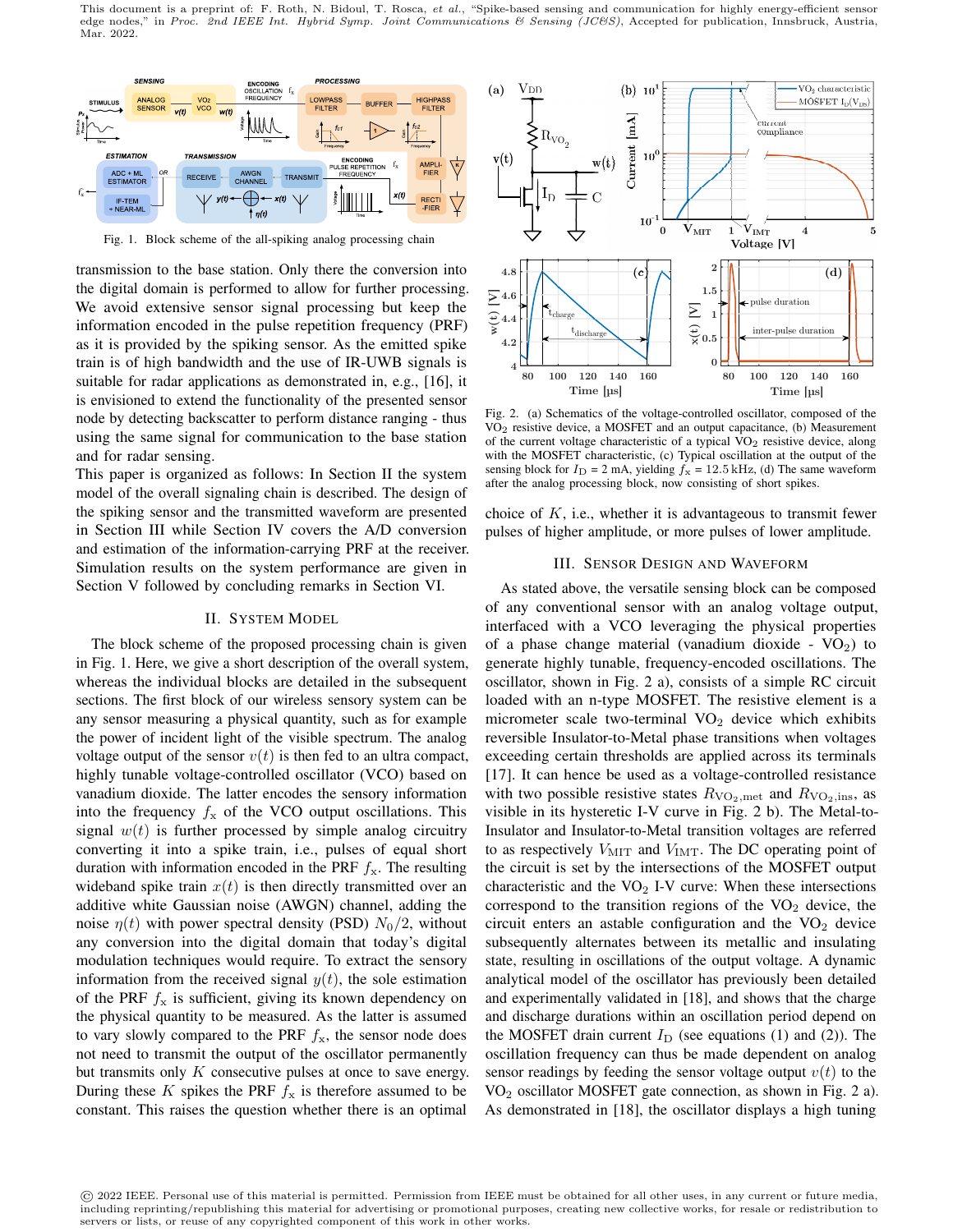range exceeding 400% from 5 to 25 kHz, when the MOSFET gate voltage is varied from 2.5 to 5 V.

$$
t_{\text{charge}}(I_{\text{D}}) = -R_{\text{VO}_2, \text{met}}C \cdot \ln \frac{V_{\text{MIT}} - R_{\text{VO}_2, \text{met}}I_{\text{D}}}{V_{\text{IMT}} - R_{\text{VO}_2, \text{met}}I_{\text{D}}}
$$
 (1)

$$
t_{\text{discharge}}(I_{\text{D}}) = -R_{\text{VO}_2,\text{ins}}C \cdot \ln \frac{V_{\text{IMT}} - R_{\text{VO}_2,\text{ins}}I_{\text{D}}}{V_{\text{MIT}} - R_{\text{VO}_2,\text{ins}}I_{\text{D}}}
$$
 (2)

The dynamic model from [18] is used here to generate the oscillation waveforms for various drain currents, hence oscillator frequencies, ranging from  $f_{\min} = 5$  kHz to  $f_{\max} = 23$  kHz. An example of such waveform is shown in Fig. 2 c), for  $f_{\rm x} = 12.5$  kHz. These modeled waveforms are then used in subsequent simulations throughout the whole signaling chain. For the sake of energy-efficient communication, requiring good estimation of the frequency  $f_x$  to retrieve the associated stimulus power, and possible distance ranging using the emitted signal, the raw sawtooth oscillations generated by the oscillator are not the best choice. Instead, spike trains consisting of short, constant duration pulses would be desirable, with information encoded into the PRF rather than the oscillation period. To achieve such conversion, we present the following analog processing chain: it leverages the fact that during the charging cycle of the VCO, the charging current is governed by the metallic state resistance of the  $VO_2$  element  $R_{VO_2,met}$ , rather than the MOSFET drain current, which has low authority over the circuit dynamics, making the time duration of the charging cycle quasiindependent of sensor bias. The different elements of the analog processing chain are summed up in Fig. 1: first, a buffered low-pass filter (LPF) filters out the high frequency noise. It is then followed by a high-pass filter (HPF) whose time constant is chosen such that the frequency of oscillation is outside its pass band. This enables the HPF to work as a derivator circuit that enhances fast changes in its input signal. The derivator circuit enables extraction of the rise time of the VCO, while the rectifier circuit that follows eliminates unwanted negative voltages corresponding to the VCO fall time. The resulting waveform, simulated through SPICE starting from the modeled oscillator output, is visible in Fig. 2 d). As shown in Fig. 3 (in log-scale), the variation of pulse duration w.r.t. the total period variation is negligible (although slightly increasing for higher frequencies). Therefore, for further processing, a single spike in  $x(t)$  is assumed to have the pulse shape  $g(t)$  of constant duration  $T_{\rm g}$ , and a 95% power containment bandwidth  $B_{\rm g}$ . In conclusion, the proposed analog processing chain enables conversion from a sawtooth waveform (where information is frequency-encoded) to a pulse train with minimally varying pulse widths, where information is encoded in its PRF.

### IV. A/D CONVERSION OF THE SPIKE RATE

To retrieve the sensor information at the base station the PRF  $f_x$  must be estimated. We will compare two approaches that use different hardware to yield different digital representations of the received analog signal

$$
y(t) = \frac{1}{\sqrt{K}} \sum_{k=0}^{K-1} a_k(f_x) g\left(t - \frac{k}{f_x} - \Delta t\right) + \eta(t), \quad (3)
$$



Fig. 3. Variation of pulse and inter-pulse duration with oscillator frequency, after the pulse shaping performed by the analog processing circuitry

where the amplitude  $a_k(f_x) \approx 1$  is not a constant but varies due to the analog filtering and  $\Delta t$  is caused by lack of time synchronization. The scaling by  $1/\sqrt{K}$  keeps the transmit energy independent of the number of pulses K.

## *A. ML-Estimation for Conventional A/D Conversion*

First we consider the classical receiver architecture at the base station consisting of an ideal lowpass with cutoff frequency  $f_c \geq B_g$  followed by a high resolution ADC sampling at Nyquist rate  $T = 1/(2f_c)$  giving the samples  $y_n$ . Neglecting the amplitude variation and timing offset, deriving the maximum likelihood (ML) estimate for the PRF yields

$$
\hat{f}_{x,\mathrm{ML}} = \underset{\tilde{f}_x}{\text{argmax}} \sum_{k=0}^{K-1} z \left( \frac{k}{\tilde{f}_x} + T_g \right). \tag{4}
$$

In this expression  $z(t)$  is the output of the matched filter  $g_{\text{MF}}(t) = g(T_{\text{g}} - t)$  given by

$$
z(t) = \sum_{n = -\infty}^{\infty} y_n g_{\text{MF}}(t - nT)
$$
 (5)

$$
= (y * g_{\text{MF}}) (t). \tag{6}
$$

Eq. (6) holds due to the Shannon-Nyquist sampling theorem fulfilled for both  $y(t)$  and  $g<sub>MF</sub>(t)$ . Therefore, the matched filter can be applied in analog or digital and (4) can be evaluated by sampling and adding up the matched filter output  $z(t)$  at different rates  $f_x$ . To get a sufficiently high resolution of  $f_x$ one has to test for a large number of PRFs  $f_x$  requiring various ADCs operating at different rates. This would increase the hardware requirements drastically thus making this approach unfeasible. However, the evaluation of (4) is also possible in the frequency domain only performing simple matrix operations. For the derivation we add the term  $nT, n = 0, 1, \ldots, N - 1$  in the argument of  $z(t)$  but evaluate the expression only at  $n = 0$ :

$$
\hat{f}_{x, \text{ML}} = \underset{\tilde{f}_x}{\text{argmax}} \left\{ \sum_{k=0}^{K-1} z \left( nT + \frac{k}{\tilde{f}_x} + T_g \right) \Big|_{n=0} \right\} \tag{7}
$$
\n
$$
= \underset{\tilde{f}_x}{\text{argmax}} \text{IDFT} \left\{ \text{DFT} \left\{ \sum_{k=0}^{K-1} z \left( nT + \frac{k}{\tilde{f}_x} + T_g \right) \right\} \right\} \Big|_{n=0 \atop \text{(8)}}
$$

$$
= \underset{\tilde{f}_{x}}{\operatorname{argmax}} \sum_{m=0}^{N-1} Z[m] \sum_{k=0}^{K-1} e^{j2\pi \frac{m}{NT} \left(\frac{k}{\tilde{f}_{x}} + T_{g}\right)}.
$$
 (9)

© 2022 IEEE. Personal use of this material is permitted. Permission from IEEE must be obtained for all other uses, in any current or future media, including reprinting/republishing this material for advertising or promotional purposes, creating new collective works, for resale or redistribution to servers or lists, or reuse of any copyrighted component of this work in other works.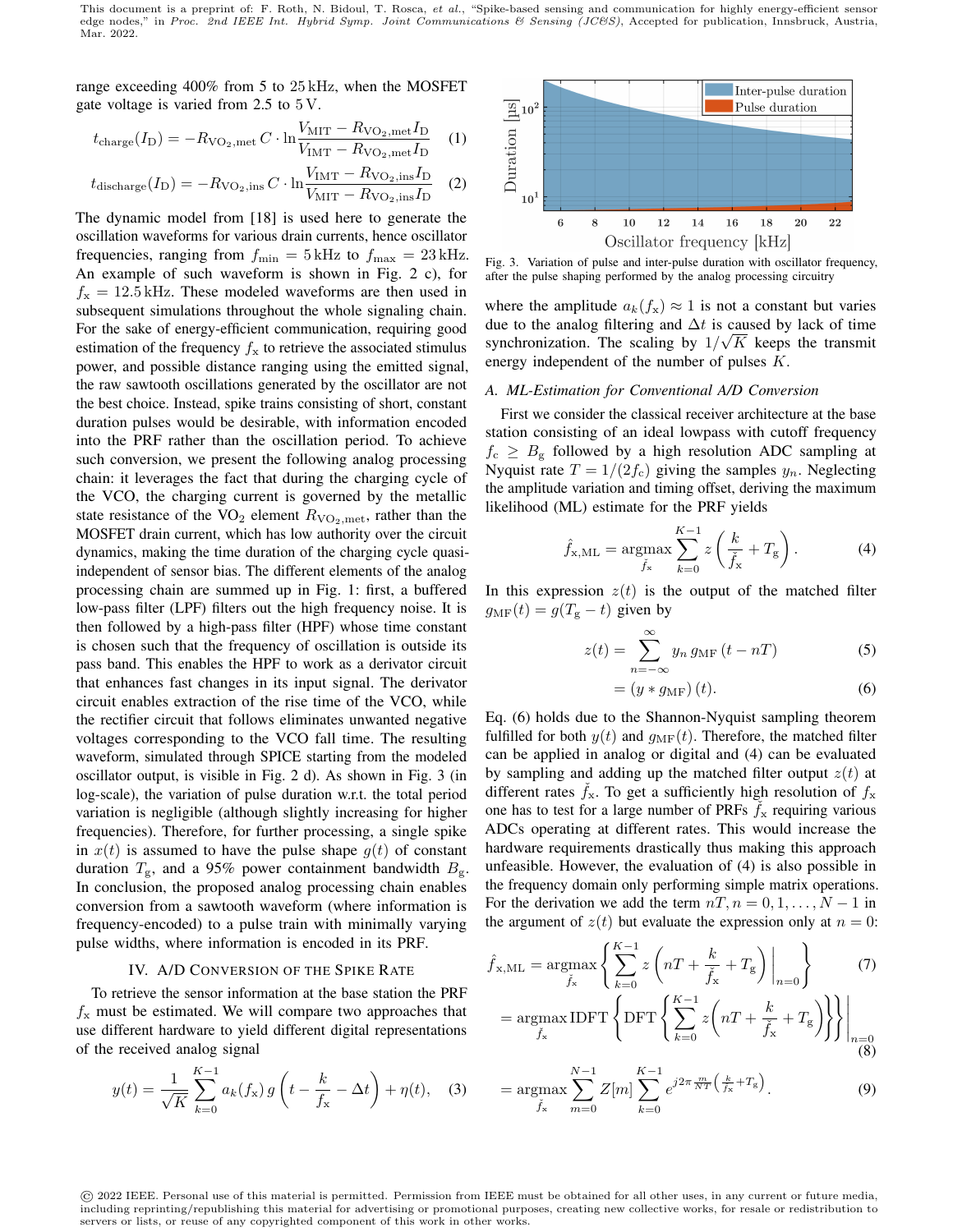with  $Z[m]$  being the discrete Fourier transform (DFT) of  $z[n]$  =  $z(nT)$ . Moreover, IDFT denotes the inverse DFT. Still, only a finite number of PRFs  $f_{x,l}$ ,  $l = 0, 1, \ldots, L-1$  can be evaluated. For a sufficiently high value of  $L$ , (9) can be simplified to

$$
\hat{f}_{\mathbf{x},\mathrm{ML}} \approx \check{f}_{\mathbf{x},\hat{l}}, \quad \hat{l} = \underset{l}{\operatorname{argmax}} [\mathbf{C} \, \mathbf{D} \, \mathbf{z}]_l, \tag{10}
$$

where  $\mathbf{z} = [z[0] \ z[1] \dots z[N-1]]^{\mathrm{T}} \in \mathbb{R}^{N \times 1}$  contains the samples of the matched filter output taken at Nyquist rate  $T$ ,  $\mathbf{D} \in \mathbb{C}^{N \times N}$  is the DFT matrix,  $[\cdot]_l$  is the l-th entry of the argument vector, and the elements of  $C \in \mathbb{C}^{L \times N}$  are given by

$$
[\mathbf{C}]_{l,m} = \sum_{k=0}^{K-1} e^{j2\pi \frac{m}{NT} \left(\frac{k}{f_{\mathbf{x},l}} + T_{\mathbf{g}}\right)}.
$$
 (11)

A signal repeated in time at frequency  $f_x$  has a spectrum in which peaks are placed  $f_x$  apart. Hence, (10) can be understood as searching for the series of peaks in the frequency domain for which the distance between peaks best matches the distance between peaks in the spectrum of  $z(t)$ . As **D** and **C** do not depend on the received data, they can be precomputed allowing for an efficient matrix-vector multiplication at runtime based on a standard receiver design using a fixed sampling rate as shown in Fig. 4 a). In addition, studying this receiver architecture and the succeeding PRF estimation in the digital domain in (10), it stands out that the pulse shape only has an impact on the matched filter but not on the DSP. Therefore, (10) is suitable to estimate the PRF from samples of any finite periodic spike-train with maximized SNR and stationary colored noise.



Fig. 4. The two receiver architectures used for digitization. In a) a conventional sampling generates evenly spaced samples while the IF-TEM in b) makes use of an integrator and a comparator resulting in the irregularly spaced discrete time instances  $t_n$ . An analog matched filter is used in both designs.

# *B. Integrate-and-Fire Time Encoding Machine*

Given the received signal from (3), there are multiple reasons not to use the conventional receiver design shown in Fig. 4 a), but to use other methods that allow the acquisition and digitization of the PRF  $f_x$ . First of all, when the information is encoded solely in the time domain, it is counterintuitive to take high resolution values in the amplitude domain at evenly spaced timeinstances if only information in the time domain is relevant. Is it not possible to take the encoding in the time domain into account when retrieving digital samples in the first place? Secondly, as we consider spikes which are narrow in time domain, eventually having a bandwidth of multiple GHz, the required sampling rates increase just as well leading to a rising power consumption

of conventional ADCs [19]. Both of these caveats are considered when using an integrate-and-fire time encoding machine (IF-TEM) instead, the design of which is shown in Fig. 4 b), see, e.g., [20]. In [21] it was shown that IF-TEMs allow for perfect reconstruction of bandlimited signals and in [20] an IF-TEM is used to retrieve pulse positions in non-bandlimited periodic signals with known pulse shape and period and therefore limited number of degrees of freedom. The recovery method presented in [20] also works in the presence of noise.

To maximize the SNR at the input of the IF-TEM in this work a matched filter is used just as in the conventional receiver architecture, giving the time continuous signal  $z(t) = (y * g_{\text{MF}})(t)$ . For perfect recovery the input of the IF-TEM must be bounded by some constant, i.e.,  $|z(t)| < c < b$ . In this case, adding the bias b makes the resulting signal greater than zero, which is then scaled by  $1/\kappa$  and integrated. When the output of the integrator exceeds the threshold  $\delta$ , the current time instant  $t_n, n = 1, 2, \dots, M$  is output, having the time resolution of the local clock. Moreover, exceeding the threshold resets the output of the integrator to zero. Therefore, the relation between the input and output of the IF-TEM is described by

$$
\kappa \delta = \int_{t_{n-1}}^{t_n} (z(t) + b) dt.
$$
 (12)

As the transmitted signal  $x(t)$  consists only of positive pulses, the reason for adding the bias  $b$  is not obvious, but it makes a negative output of the integrator unlikely. Otherwise when integrating a negative noise signal, the following spike might not exceed the threshold allowing the noise variance to increase even further. In the noiseless case when  $z(t) \in [0, c]$  the firing rate  $F_{\text{R}} = (t_n - t_{n-1})^{-1}$  is bounded by

$$
\frac{b}{\kappa \delta} \le F_{\rm R} \le \frac{b+c}{\kappa \delta}.
$$

Given a non-negative integrator input, we want to be able to bound the average firing rate  $\overline{F}_{\text{R}}$  by some value  $\overline{F}_{\text{R}}^*$ . With the simplifying assumption that the firing rate will reach its maximum for the entire duration of the spike after the matched filter, which is  $2T_{\rm g}$ , and will be minimum otherwise, the value of  $\kappa \delta$  is then given by

$$
\kappa \delta = \left(2T_{\rm g} f_{\rm min} c + b\right) / \overline{F}_{\rm R}^*.
$$
 (14)

The actual average  $\overline{F}_R$  will be a little lower due to the made simplification. The amplitude of the continuous time signal  $z(t)$  and the firing rate  $F<sub>R</sub>$  at which the output samples are generated have a positive correlation. Thus the output time instances  $t_n$  occur closer together and further apart periodically with the same frequency  $f_x$  as the PRF of the spike train. The IF-TEM outputs nothing but the time instants  $t_n$  on which further DSP must be performed. As an heuristic approach on estimating the PRF  $f_x$  from the sequence of  $t_n$ , we evaluate the ML estimator, derived for the case of evenly spaced samples generated by a conventional ADC, using the time instants  $t_n$  instead. This is possible as the expression in (10) requires only samples of the periodic signal in the frequency domain that can be multiplied to the right of C. Still, this near ML

<sup>©</sup> 2022 IEEE. Personal use of this material is permitted. Permission from IEEE must be obtained for all other uses, in any current or future media, including reprinting/republishing this material for advertising or promotional purposes, creating new collective works, for resale or redistribution to servers or lists, or reuse of any copyrighted component of this work in other works.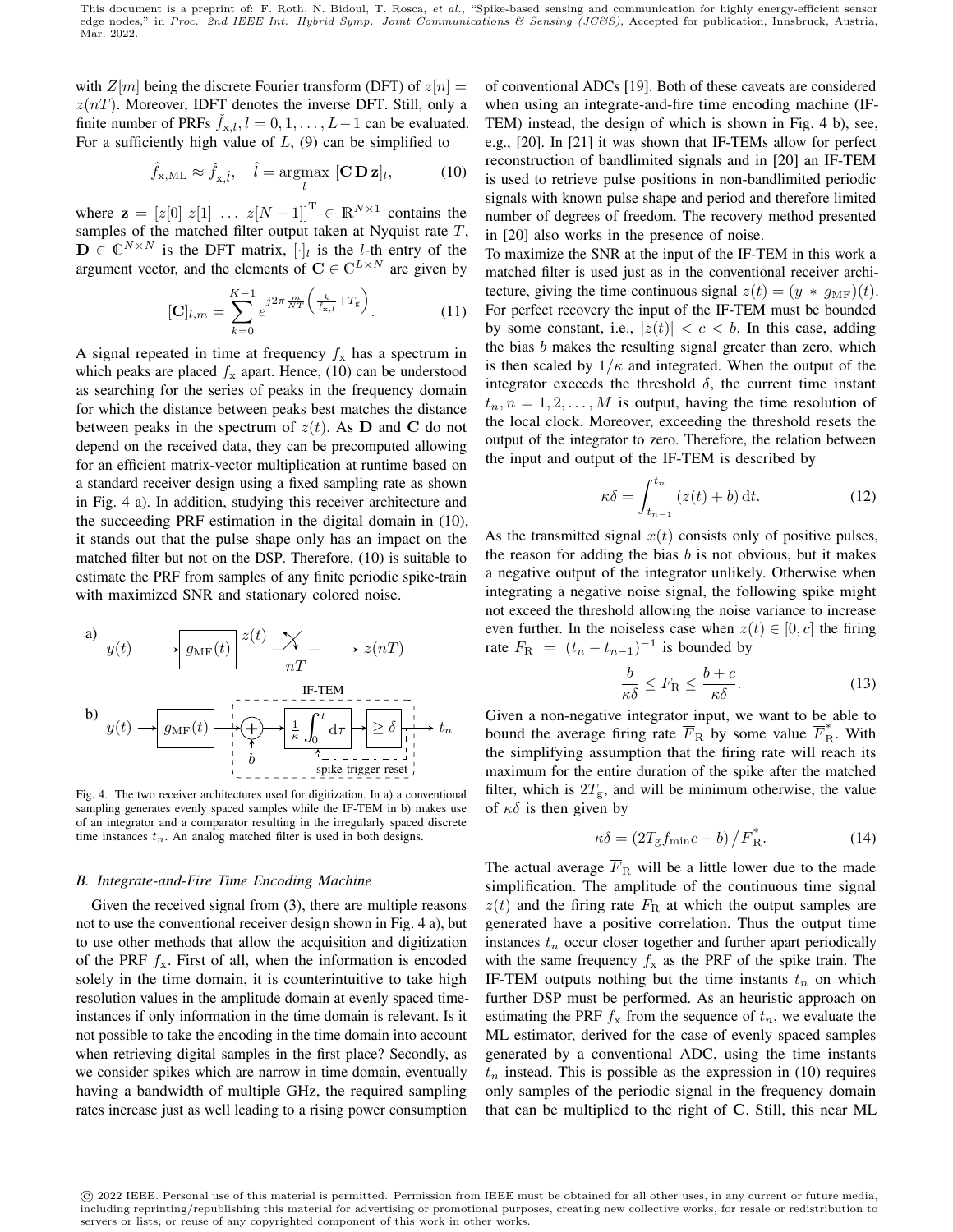This document is a preprint of: F. Roth, N. Bidoul, T. Rosca, et al., "Spike-based sensing and communication for highly energy-efficient sensor edge nodes," in Proc. 2nd IEEE Int. Hybrid Symp. Joint Communications & Sensing (JC&S), Accepted for publication, Innsbruck, Austria, Mar. 2022.

estimator is not ideal as it was designed for an AWGN channel and a receive filter such that it does not take into account the noise correlation introduced by additional integration. From the time instances  $t_n$  we generate the auxiliary signal

$$
\bar{y}_n = \int_{t_{n-1}}^{t_n} z(t) \, \mathrm{d}t \Big/ \left( t_n - t_{n-1} \right) = \frac{\kappa \delta}{t_n - t_{n-1}} - b \tag{15}
$$

assigned to the time instance  $t_{n-1}$ . Having a signal in time domain with non-evenly spaced samples, to retrieve a representation in the frequency domain the Lomb-Scargle periodogram is a well-known technique [22]. It gives an estimate of the PSD  $S_{\bar{v}\bar{v}}(f_r)$  at arbitrary frequencies  $f_r, r = 1, 2, \ldots, R$ , which we write as vector  $\mathbf{s} \in \mathbb{R}^{R \times 1}$ . Using this representation of the periodic signal in the frequency domain, we estimate the PRF in a similar manner to (10) obtaining

$$
\hat{f}_{\mathbf{x},\text{TEM}} = \check{f}_{\mathbf{x},\hat{l}}, \quad \hat{l} = \underset{l}{\text{argmax}} [\mathbf{C}'\,\mathbf{s}]_l,\tag{16}
$$

where the elements of  $\mathbf{C}' \in \mathbb{R}^{L \times R}$  are given by

$$
[\mathbf{C}']_{l,r} = \left| \sum_{k=0}^{K-1} e^{j2\pi f_r \left( \frac{k}{f_{\mathbf{x},l}} + T_{\mathbf{g}} \right)} \right|^2.
$$
 (17)

# V. RESULTS

To evaluate the performance of our proposed sensory system, the entire processing chain was taken into account. Using the model of the  $VO<sub>2</sub>$  based oscillating circuit, the output signal  $w(t)$  of the sensor could be generated for arbitrary input voltages yielding different oscillating frequencies  $f_x$ . This is followed by the simulated analog processing of  $w(t)$  resulting in the spike train  $x(t)$  including artefacts like the amplitude variations. Last, the wireless transmission and the estimation of the PRF at the receiver was simulated. When comparing both A/D conversion methods and their corresponding estimators, the bias of the IF-TEM was set heuristically to  $b = 1.7 c$  and  $\kappa \delta$ was determined by (14) with  $\overline{F}_{R}^{*}$  being equal to the sampling rate  $f_s = 750 \text{ kHz} > 2B_g$  of the ADC. While the PSD of the IF-TEM output is computed for  $R = 3000$  frequencies, the number of samples and frequencies generated by the ADC and DFT respectively is  $N = K f<sub>s</sub> / f<sub>min</sub>$ . Furthermore both estimators check for  $L = 3000$  values  $\dot{f}_{x,l}$ , and in Fig. 5 and Fig. 6 there is no timing offset, i.e.  $\Delta t = 0$  s. The performance of the estimators was evaluated in terms of the root mean squared error

RMSE = 
$$
\sqrt{\frac{1}{S} \sum_{s=1}^{S} (f_{\mathbf{x}}^{(s)} - \hat{f}_{\mathbf{x}}^{(s)})^2}.
$$
 (18)

In Fig. 5 and Fig. 7,  $S = 1000$  signals of randomly chosen frequencies  $f_{\rm x}^{(s)}$  were generated while in Fig. 6,  $S = 500$ . The RMSE is plotted in Fig. 5 over the signal-to-noise ratio (SNR) for  $K = 20$  spikes along with its 95% confidence interval (CI) determined by bootstrapping. When computing the SNR, the signal and noise power is taken into account up to the point in time  $t = K/f_{\text{min}}$ , regardless of the actual PRF. While the ML estimator using the evenly-spaced samples is more



Fig. 5. RMSE of the estimate of the PRF  $f_x$  and its confidence interval over the SNR for  $K = 20$  spikes.



Fig. 6. RMSE of the estimate of the PRF  $f_x$  and its confidence interval over the number of pulses  $K$  at an SNR of  $0 dB$ .

robust to noise and performs reasonably well above an SNR of  $-12$  dB, it is outperformed at an SNR  $\geq 0$  dB by the heuristic estimator based on the IF-TEM output. The latter can profit from the unevenly-spaced samples allowing for a higher frequency resolution than the evenly-spaced samples provided by the ADC. Contrariwise, expression (16) was derived from the ML estimator for the AWGN channel. Possibly not considering the noise correlation introduced by the integration leads to a worse performance at low SNR. Additionally to the RMSE of the estimators, the minimum possible RMSE due to the discretization of  $f_x$  yielding  $f_{x,l}$  is shown in the figures of this section. Among various distributions for  $\check{f}_{x,l}$ , the best results in terms of the RMSE were obtained for a logarithmic distribution which is used in the displayed figures, as the estimators are less robust against the deviation between the closest tested PRF  $f_{x,l^*}$  and the true PRF  $f_x$  at smaller frequencies.

In Fig. 6 the RMSE is plotted over the number of pulses  $K$  at an SNR of 0 dB. With its help it is possible to make a reasonable choice for  $K$  as, e.g., for  $0 \, dB$  the estimation performance does not improve considerably above  $K = 30$ . It does not get worse either but in general we favor a shorter pulse train over a longer one as this way (i) the assumption of a slowly changing physical process and thus a constant PRF  $f_x$  is valid, (ii) computation time and (iii) computation complexity decreases at the receiver. In Fig. 7 the RMSE is plotted over the timing offset  $\Delta t$  showing a substantial performance loss for the conventional ADC with ML estimator given only a small timing offset. On the other hand, the IF-TEM with the near ML estimator does not suffer from a positive timing shift up to  $\Delta t = 850 \,\mu s$  and suffers only

<sup>©</sup> 2022 IEEE. Personal use of this material is permitted. Permission from IEEE must be obtained for all other uses, in any current or future media, including reprinting/republishing this material for advertising or promotional purposes, creating new collective works, for resale or redistribution to servers or lists, or reuse of any copyrighted component of this work in other works.